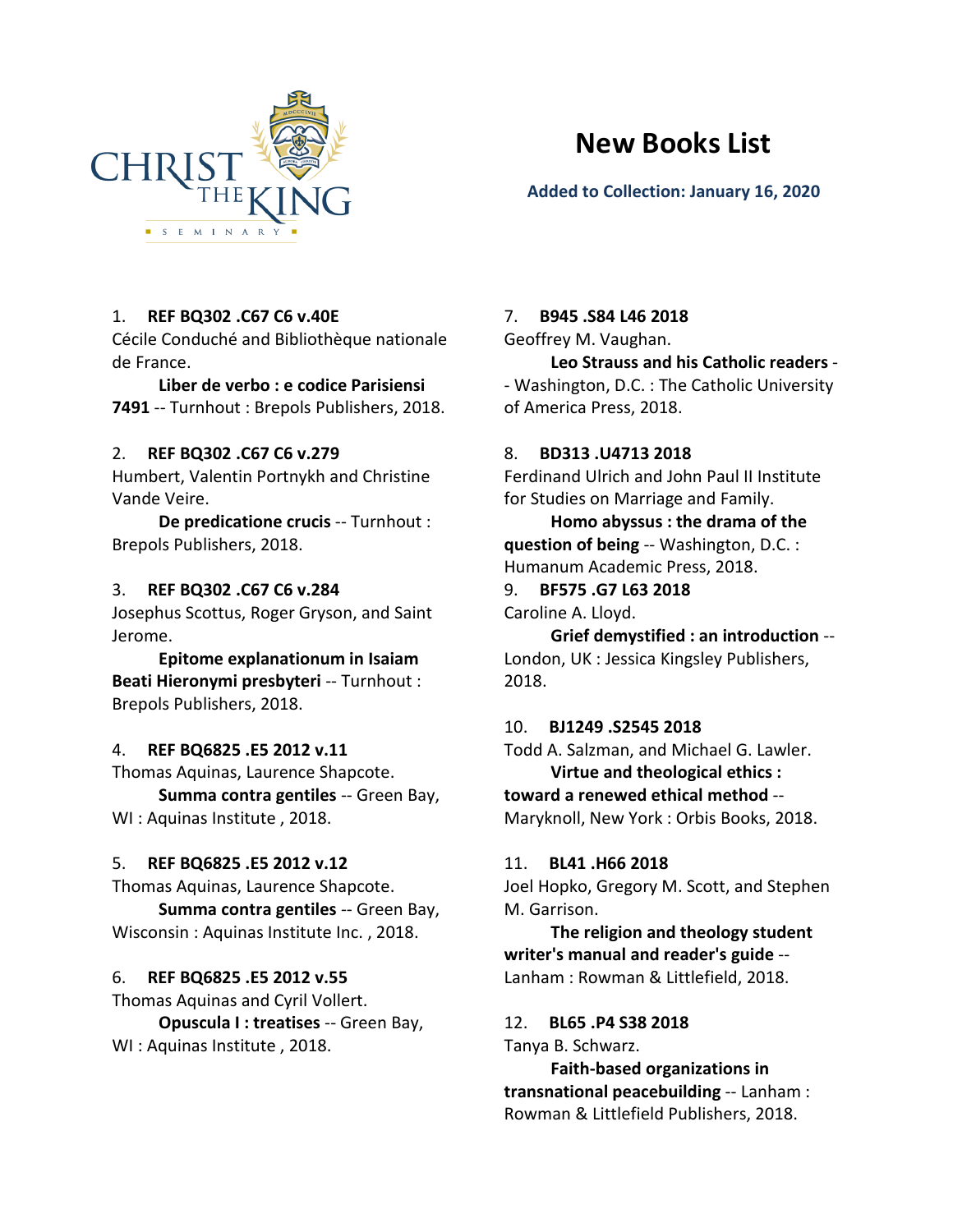#### 13. **BQ304 .F28 v.137- v.138**

Cyril of Alexandria, Nicholas P. Lunn, and Gregory K Hillis.

## **Glaphyra on the Pentateuch** --

Washington, D.C. : The Catholic University of America Press, 2018-2019.

# 14. **BQ1288 .D4 I92 2019**

Filip Ivanovic.

**Desiring the beautiful : the eroticaesthetic dimension of deification in Dionysius the Areopagite and Maximus the Confessor** -- Washington, D.C. : Catholic University of America Press, 2019.

# 15. **BQ6818 .I65 B6313 2019**

Leonardo Boff.

**The following of Jesus : a reply to the Imitation of Christ** -- Maryknoll, New York : Orbis Books, 2019.

#### 16. **BQ6895 .J46 2018**

Steven J. Jensen.

**The human person : a beginner's Thomistic psychology** -- Washington, D.C. : Catholic University of America Press, 2018.

## 17. **BQ6915 .W66 2019**

Jacob W. Wood.

**To stir a restless heart : Thomas Aquinas and Henri de Lubac on nature, grace, and the desire for God** --

Washington, D.C. : Catholic University of America Press, 2019.

#### 18. **BQ7449 .E78 M37 v.31**

Deborah Pope Kehoe, Joseph Quinn Raab, editors.

**The Merton annual** -- New York: AMS Press, 2018.

#### 19. **BQ7449 .E78 O2792 2018**

Thomas Merton and Patrick F. O'Connell. **Cistercian fathers and forefathers : essays and conferences** -- Hyde Park, NY : New City Press, 2018.

#### 20. **BQV8 1963 .H8 H85 2019**

Theresa Notare and Charles J. Chaput.

**Humanae vitae, 50 years later : embracing God's vision for marriage, love, and life : a compendium** -- Washington, DC : The Catholic University of America Press, 2019.

#### 21. **BQV8 2013 .A5 C35 2018**

Louis J. Cameli and Blase J. Cupich.

**A new vision of family life : a reflection on Amoris laetitia** -- Chicago : Liturgy Training Publications, 2018.

#### 22. **BQV8 2013 .G38 E44 2018**

Robert Ellsberg, James Martin, and Catholic Church.

**Rejoice and be glad : on the call to holiness in today's world** -- Maryknoll, New York : Orbis Books, 2018.

## 23. **BQV12 1962 .M2 E54 2018** Antonio López.

**Enlightening the mystery of man : Gaudium et spes fifty years later** -- Washington, DC : Humanum Academic Press, 2018.

# 24. **BR115 .H6 K43 2018**

Karen R. Keen.

**Scripture, ethics, and the possibility of same-sex relationships** -- Grand Rapids : Eerdmans Publishing Co, 2018.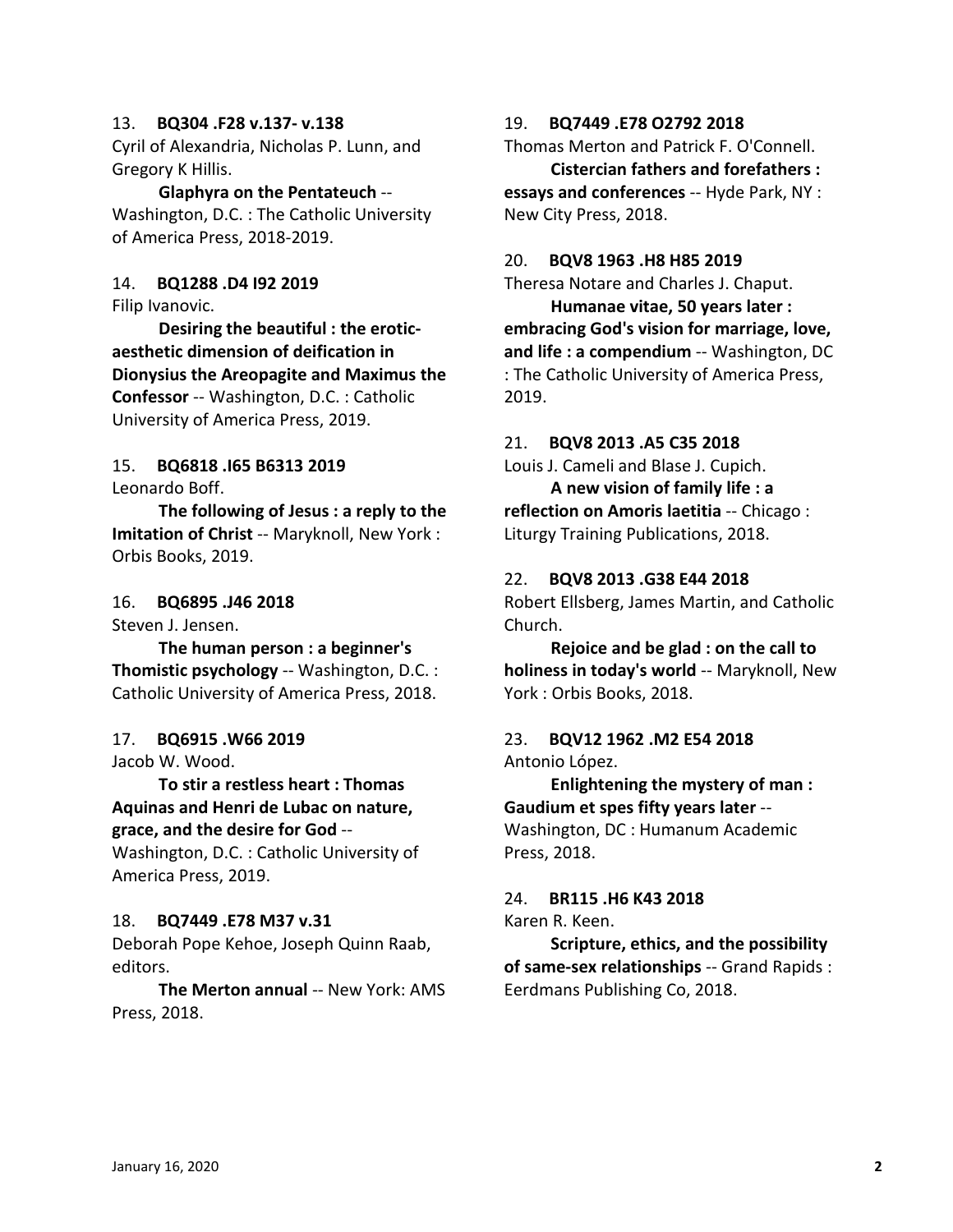#### 25. **BR330 .E5 2009 Suppl.**

Martin Luther, Christopher Boyd Brown, Martin Luther, Benjamin T. G. Mayes, and James L. Langebartels.

**Luther's works: Sixteenth-century biographies of Martin Luther** -- St. Louis: Concordia Pub. House, 2018.

#### 26. **BS480 .F363 2018**

Denis M. Farkasfalvy.

**A theology of the Christian Bible : revelation -- inspiration -- canon** -- Washington, D.C. : Catholic University of America Press, 2018.

## 27. **BS511.3 .R62 2018**

Anne Robertson.

**New vision for an old story : why the Bible might not be the book you think it is** - - Grand Rapids, Michigan : William B. Eerdmans Publishing Company, 2018.

#### 28. **BS1140.3 .S5613 2019**

Jean Louis Ska and Michael Tait.

**A basic guide to the Old Testament** -- New York : Paulist Press, 2019.

#### 29. **BS1225.52 .W57 2018**

Ben Witherington.

**Torah old and new : exegesis, intertextuality, and hermeneutics** -- Minneapolis, MN : Fortress Press, 2018.

#### 30. **BS1305.53 .G37 2018**

Mercedes L. Garcia Bachmann.

**Judges** (Wisdom Commentary) -- Collegeville, Minnesota : Liturgical Press, 2018.

## 31. **BS1435 .B47 2018**

Dianne Bergant.

**O Lord, open my lips : the Psalms in the liturgy** -- Chicago : Liturgy Training Publications, 2018.

#### 32. **BS1735.53 .W54 2019**

Lawrence M. Wills and Sidnie White Crawford.

**Judith : a commentary on the book of Judith** (Hermeneia) -- Minneapolis : Fortress Press, 2019.

## 33. **BS2341.2 .N382 2660 2018** Douglas J. Moo.

**The letter to the Romans** (New International Commentary on the New Testament) -- Grand Rapids : William B. Eerdmans Publishing Company, 2018.

34. **BS2555.54 .N49 2018** Jerome H. Neyrey.

**Imagining Jesus . . . in his own culture : creating scenarios of the gospel for contemplative prayer** -- Eugene, Ore. : Cascade Books, 2018.

#### 35. **BS2651 .W37 2019**

James P. Ware.

**Paul's theology in context : creation, incarnation, covenant, and kingdom** -- Grand Rapids : Eerdmans Publishing Co, 2019.

# 36. **BS2675.52 .H37 2019**

Steven Edward Harris.

**God and the teaching of theology : divine pedagogy in 1 Corinthians 1-4** -- Notre Dame, Indiana : University of Notre Dame Press, 2019.

# 37. **BT203 .O2794 2018**

Gerald O'Collins. **A Christology of religions** -- Maryknoll, New York : Orbis Books, 2018.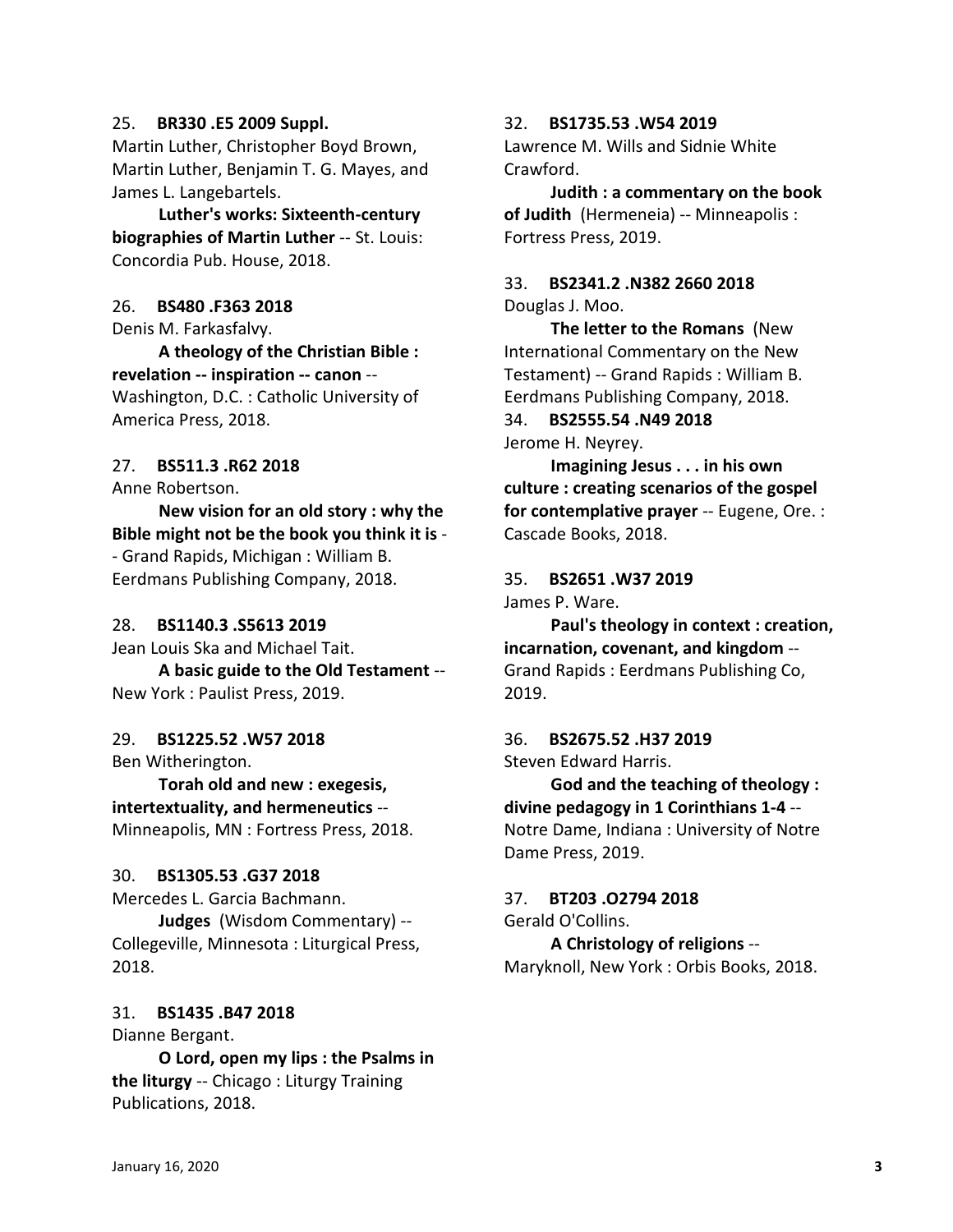#### 38. **BT203 .R63 2019**

Richard Rohr.

**The universal Christ : how a forgotten reality can change everything we see, hope for, and believe** -- New York : Convergent, 2019.

## 39. **BT220 .J8213 2019**

Juan, Dylan Schrader, Discalced Carmelites (Spanish Congregation), and Universidad de Salamanca.

**On the motive of the Incarnation** -- Washington, D.C. : Catholic University of America Press, 2019.

#### 40. **BT304.94 .S89 2018**

R. S. Sugirtharajah.

**Jesus in Asia** -- Cambridge, Massachusetts : Harvard University Press, 2018.

### 41. **BT375.3 .S33 2018**

Andrew J. Schatkin.

**The parables of Jesus : a personal commentary and other essays** -- Lanham, Maryland : Rowman & Littlefield Publishing Group, Inc, 2018.

#### 42. **BT375.3 .T48 2018**

Howard Thurman.

**Sermons on the Parables** -- Maryknoll, New York : Orbis Books, 2018.

## 43. **BT420 .H33 2018**

Scott Hahn.

**The fourth cup : unveiling the mystery of the Last Supper and the cross** -- New York : Image, 2018.

## 44. **BT431.3 .V54 2018**

Richard Viladesau.

**The folly of the cross : the passion of Christ in theology and the arts-early modernity** -- New York : Oxford University Press, 2018.

#### 45. **BT590 .P45 T39 2018**

Joan E. Taylor. **What did Jesus look like?** -- London : Bloomsbury T&T Clark, 2018.

#### 46. **BT741.3 .G744 2018**

Paul J. Griffiths.

**Christian flesh** -- Stanford, California : Stanford University Press, 2018.

#### 47. **BV15 .V67 2019**

Richard S. Vosko.

**Art and architecture for congregational worship : the search for a common ground** -- Collegeville, Minnesota : Liturgical Press, 2019.

### 48. **BV30 .L5825 2019**

Brian Schmisek, Diana Macalintal, and Beedle Katy Rice.

**Living liturgy : spirituality, celebration, and catechesis for Sundays and solemnities : year C - 2019** -- Collegeville, Minnesota : Liturgical Press, 2018.

## 49. **BV30 .L5825 2020**

Brian Schmisek, Diana Macalintal, and Katy Beedle Rice.

**Living liturgy : spirituality, celebration, and catechesis for Sundays and solemnities : year A 2020** -- Collegeville, Minnesota : Liturgical Press, 2019.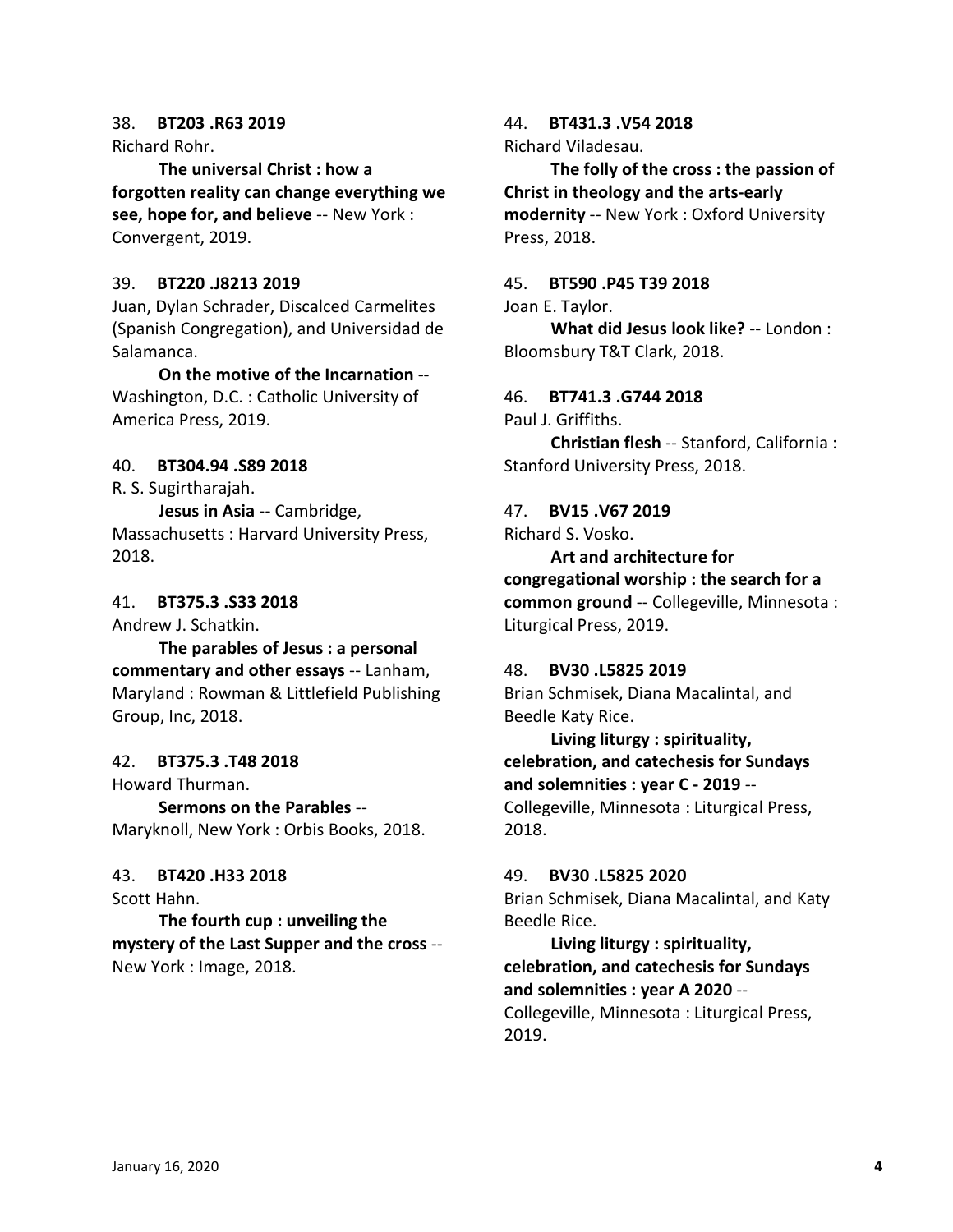#### 50. **BV55 .B69 2018**

Mark G. Boyer.

**Christ our Passover has been sacrificed : a guide through paschal mystery spirituality, mystical theology in the Roman missal** -- Eugene, OR : Wipf & Stock, 2018.

#### 51. **BV55 .U52 2018**

Steven Underdown.

**Living in the eighth day : the Christian week and the paschal mystery** -- Eugene, OR: Pickwick Publications, 2018.

#### 52. **BV90 .E82 2019**

Donna M. Eschenauer.

**A journey through the three days : theological reflections on the Paschal Triduum** -- Chicago, Illinois : Liturgy Training Publications, 2019.

## 53. **BV105 .R7 R57 2018**

Nathan J. Ristuccia.

**Christianization and commonwealth in early medieval Europe : a ritual interpretation** -- Oxford : Oxford University Press, 2018.

#### 54. **BV197 .G47 R89 2018**

Michael Ruzicki, Victoria M. Tufano, D. Todd Williamson, and Terry Navarro.

**Signs and symbols of the liturgy : an experience of ritual and catechesis** --

Chicago, IL : Liturgy Training Publications, 2018.

## 55. **BV230 .M17 2019**

Katharine S. Mahon.

**Teach us to pray : the Lord's prayer, catechesis, and ritual reform in the sixteenth century** -- Lanham : Lexington Books/Fortress Academic, 2019.

#### 56. **BV840 .J36 2018**

Katherine Ludwig Jansen.

**Peace and penance in late medieval Italy** -- Princeton : Princeton University Press, 2018.

### 57. **BV2180 .F7213 2019**

Pope Francis and William P. Gregory.

**Go forth : toward a community of missionary disciples** -- Maryknoll, New York : Orbis Books, 2019.

#### 58. **BV2842 .B73 2018**

Donna Whitson Brett and Edward Tracy Brett.

**Martyrs of hope : seven U.S. missioners in Central America** -- Maryknoll, New York : Orbis Books, 2018.

## 59. **BV4211.3 .D423 2018**

Guerric DeBona.

**Rites of passage : preaching Baptisms, weddings, and funerals** -- Collegeville, Minnesota : Liturgical Press, 2018.

#### 60. **BV4211.3 .E36 2019**

Michael E. Connors.

**Effective preaching : bringing people into an encounter with God** -- Chicago, IL : Liturgy Training Publications, 2019.

61. **BV4235 .S76 F37 2018** Stephen Farris.

**So, tell me a story : the art of storytelling for teaching and preaching** -- Eugene, Oregon : Cascade Books, 2018.

#### 62. **BV4447 .C84 2018**

Richard Robert Osmer and Katherine M. Douglass.

**Cultivating teen faith : insights from the confirmation project** -- Grand Rapids, Michigan : William B. Eerdmans Publishing Company, 2018.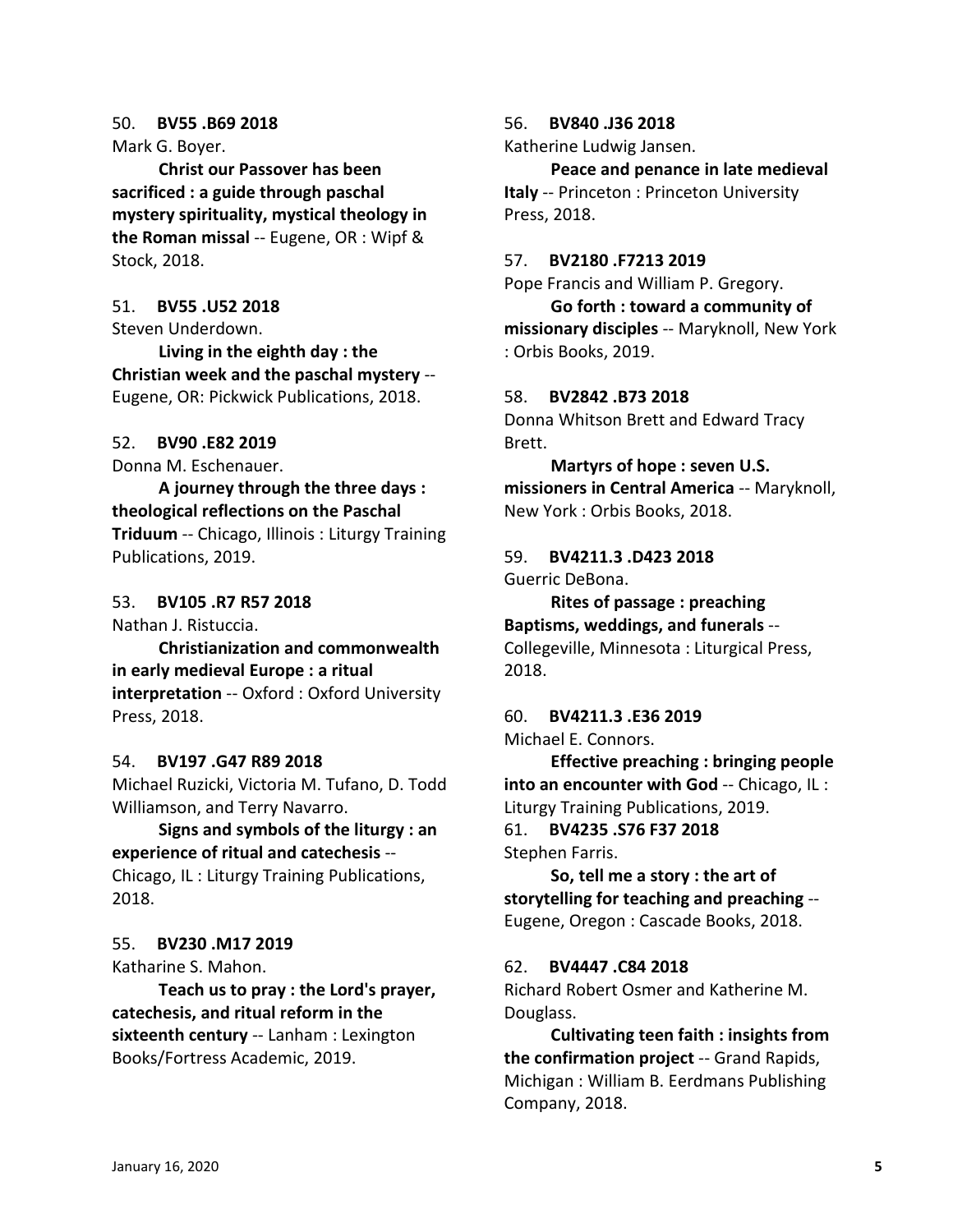# 63. **BV4501.3 .S534 2019**

Philip Sheldrake.

**The spiritual way : classic traditions and contemporary practice** -- Collegeville, Minnesota : Liturgical Press Academic, 2019.

# 64. **BV4528 .W34 2018**

Katherine Clark Walter.

**The profession of widowhood : widows, pastoral care & medieval models of holiness** -- Washington, D.C. : The Catholic University of America Press, 2018.

## 65. **BV4580 .S54 2018**

Jane Sigloh.

**Gracious uncertainty : faith in the second half of life** -- Lanham : Rowman & Littlefield, 2018.

## 66. **BV4647 .S9 N47 2018**

Catherine T. Nerney.

**The compassion connection : recovering our original oneness** -- Maryknoll, New York : Orbis Books, 2018.

## 67. **BV4817 .A44 2018**

Michael Allen.

**Grounded in heaven : recentering Christian hope and life on God** -- Grand Rapids, Michigan : William B. Eerdmans Publishing Company, 2018.

## 68. **BV4911 .A72 2018**

Gerald A. Arbuckle.

**Loneliness : insights for healing in a fragmented world** -- Maryknoll, New York : Orbis Books, 2018.

## 69. **BX830 1962 .R873 2019** Ormond Rush.

**The vision of Vatican II : its fundamental principles** -- Collegeville, Minnesota : Liturgical Press Academic, 2019.

## 70. **BX1378.7 .O28 2019** Gerard O'Connell.

**The election of Pope Francis : an inside account of the conclave that changed history** -- Maryknoll : Orbis Books, 2019.

## 71. **BX1406.3 .R65 2019**

Margaret M. McGuinness and James Terence Fisher.

**Roman Catholicism in the United States : a thematic history** -- New York, NY : Fordham University Press, 2019.

## 72. **BX1407 .P3 A433 2019**

Gary J. Adler, Tricia Colleen Bruce, and Brian Starks.

**American parishes : remaking local Catholicism** -- New York : Fordham University Press, 2019.

# 73. **BX1615 .P48 2018**

Peter C. Phan.

## **Asian Christianities : history, theology, practice** -- Maryknoll, New York : Orbis Books, 2018.

# 74. **BX1746 .J49 2018**

Jack Jezreel.

**A new way to be church : parish renewal from the outside in** -- Maryknoll, New York : Orbis Books, 2018.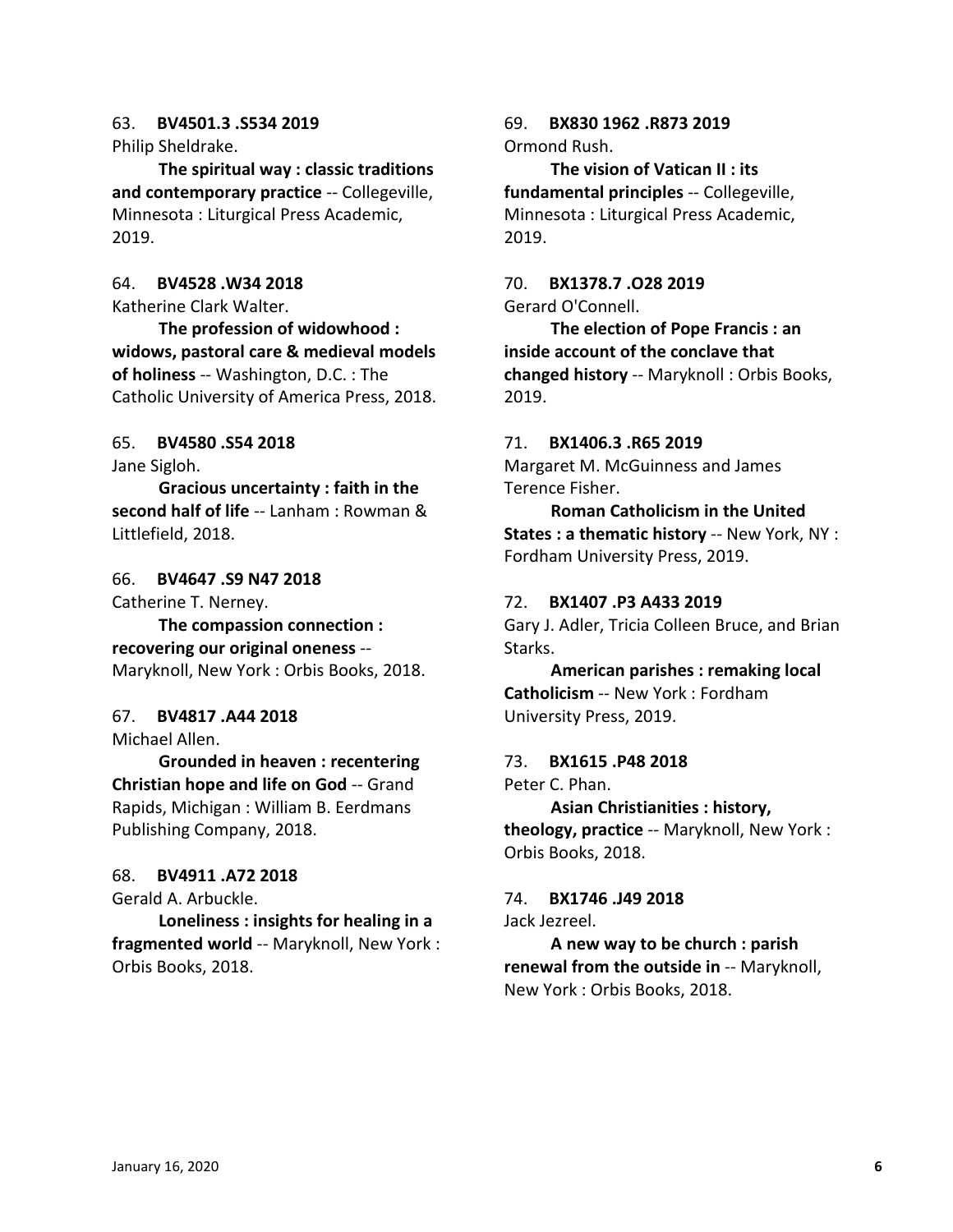#### 75. **BX1747 .K57 2018**

Jon Kirwan.

**An avant-garde theological generation : the nouvelle théologie and the French crisis of modernity** -- Oxford, United Kingdom : Oxford University Press, 2018.

76. **BX1751.3 .T3313 2018**

Luis Antonio Tagle.

**The risk of hope : how to talk about God in the world today** -- Maryknoll, New York : Orbis Books, 2018.

77. **BX1753 .L583 2019**

Renée Köhler-Ryan.

**Living the Catholic tradition : philosophical & theological considerations** -- Steubenville, OH : Franciscan University Press, 2019.

78. **BX1756 .F677 M6713 2015**

Pope Francis.

**Morning homilies V : in the Chapel of St. Martha's guest house: December 2, 2014-March 26, 2015** -- Maryknoll : Orbis Books, 2018.

#### 79. **BX1793 .S78 2018**

A. Alexander Stummvoll.

**A living tradition : Catholic social doctrine and Holy See diplomacy** -- Eugene, Oregon : Cascade Books, 2018.

#### 80. **BX1912 .P45713 2018**

Enzo Petrolino and Pope Francis. **Deacons : servants of charity** -- Washington, DC : United States Conference of Catholic Bishops, 2018.

#### 81. **BX1912.5 .K323 2019**

James Keating.

**Remain in me : holy orders, prayer, and ministry** -- New York : Paulist Press, 2019.

#### 82. **BX2045 .I553 C66 2018**

Michael E. Connors.

**Preaching for discipleship : preparing homilies for Christian initiation** -- Chicago, IL : Liturgy Training Publications, 2018.

83. **BX2230.3 .T8695 2019** Paul Turner.

**Guide for celebrating Sunday mass** -- Chicago, IL : Liturgy Training Publications, 2019.

#### 84. **BX2237.5 .H67 2019**

J. Philip Horrigan.

**Guide for celebrating the pastoral care of the sick** -- Chicago, IL : Liturgical Training Publications, 2019.

## 85. **BX2261 .H67 2018**

J. Philip Horrigan.

**Guide for celebrating reconciliation** - - Chicago, IL : Liturgy Training Publications, 2018.

86. **BX2302 .C38 2018**

Catholic Church.

**The order of the dedication of a church and an altar** -- Washington, D.C. : United States Conference of Catholic Bishops, 2018.

## 87. **BX2347.4 .P48 2018** Jacob Phillips.

**Mary, star of evangelization : tilling the soil and sowing the seed** -- New York : Paulist Press, 2018.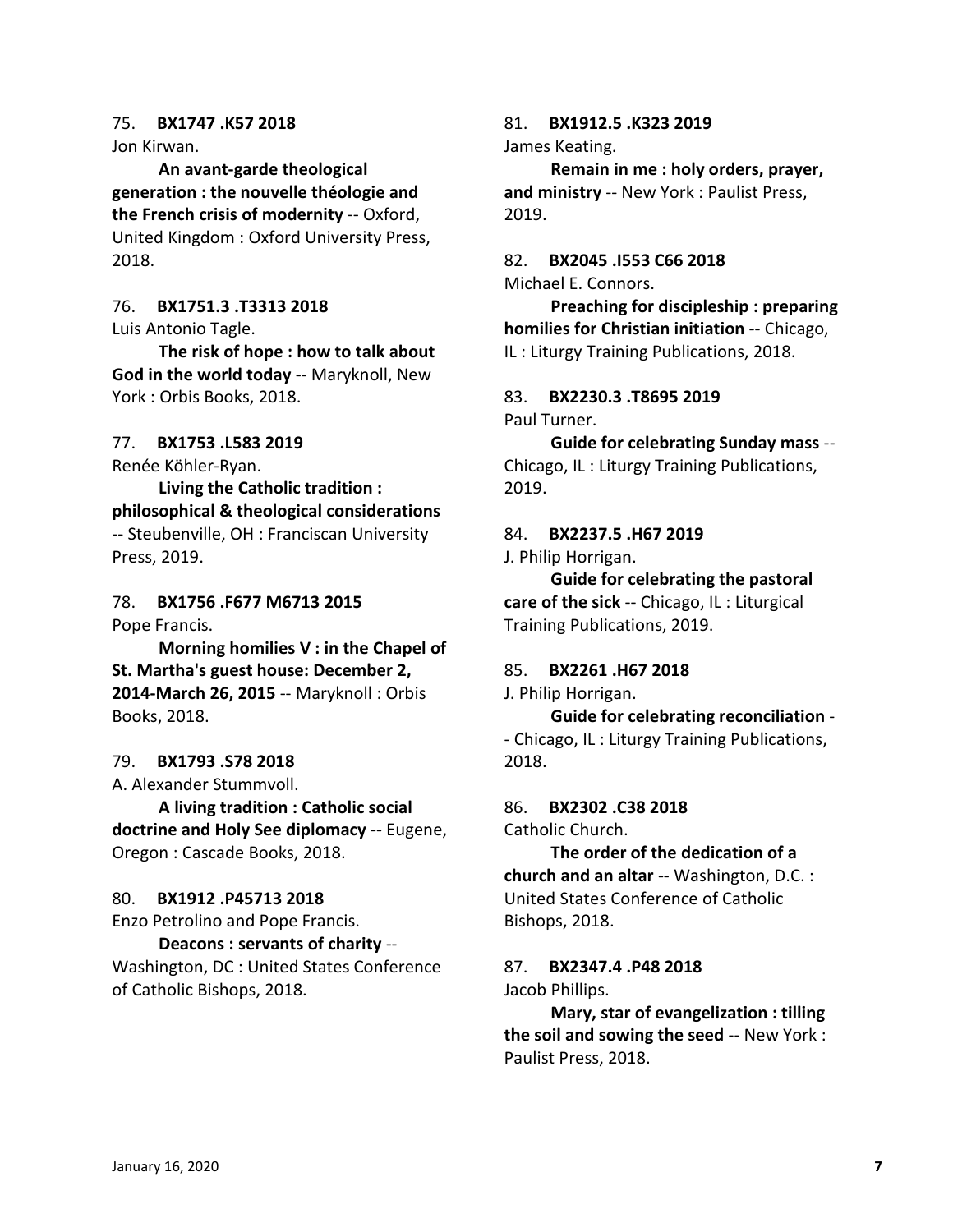#### 88. **BX2347.4 .W5413 2019**

Mauritius Wilde.

**Be yourself! : the call of a Christian** -- New York : Paulist Press, 2019.

#### 89. **BX2347.8 .E82 W48 2019**

Stephen Sebastian Bullivant.

**Why Catholics leave, what they miss, and how they might return** -- New York : Paulist Press, 2019.

#### 90. **BX2347.8 .S8 G62 2018**

Kevin Ahern and Christopher Derige Malano.

**God's quad : small faith communities on campus and beyond** -- Maryknoll, New York : Orbis Books, 2018.

## 91. **BX2347.8 .Y7 O38 2019**

Vincent A. Olea.

**But I don't speak Spanish : a narrative approach to ministry with young people** -- New York : Paulist Press, 2019.

### 92. **BX2350.3 .S58 2018**

Michael Leach.

**Soul seeing : light-love-forgiveness** -- Maryknoll, New York : Orbis Books, 2018.

#### 93. **BX2350.3 .T338 2019**

Don Talafous.

**Musings : a Benedictine on Christian life** -- Collegeville, Minnesota : Liturgical Press, 2019.

#### 94. **BX2350.65 .G76 2019**

Thomas H. Groome.

**Faith for the heart : a "Catholic" spirituality** -- New York : Paulist Press, 2019.

## 95. **BX3703 .H42 2019**

Charles J. Healey.

**Praying with the Jesuits : finding God in all things** -- New York : Paulist Press, 2019.

96. **BX4337 .Z5 G4374 2018** Claire Taylor Jones.

**Ruling the spirit : women, liturgy, and Dominican reform in late medieval Germany** -- Philadelphia : University of Pennsylvania Press, 2018.

#### 97. **BX4705 .B163 L48 2019**

Matthew Levering.

**The achievement of Hans Urs von Balthasar : an introduction to his trilogy** -- Washington, D.C. : Catholic University of America Press, 2019.

## 98. **BX4705 .D867 F67 2019**

Thomas A. Baima.

**Forming the church in the modern world : the theological contributions of Avery Cardinal Dulles, SJ** -- New York : Paulist Press, 2019.

#### 99. **BX4705 .G1465 C37 2018**

Thomas G. Casey and Gerald O'Collins.

**Wisdom at the crossroads : the life & thought of Michael Paul Gallagher SJ** -- Mahwah, NJ : Paulist Press, 2018.

100. **BX4705 .S657 A25 2018** Jon Sobrino and Robert Anthony Lassalle-

Klein. **Jon Sobrino : spiritual writings** -- Maryknoll, New York : Orbis Books, 2018.

101. **BX4705 .T29 S22 2019** Susan Kassman Sack.

**America's Teilhard : Christ and hope in the 1960s** -- Washington, D.C. : Catholic University of America Press, 2019.